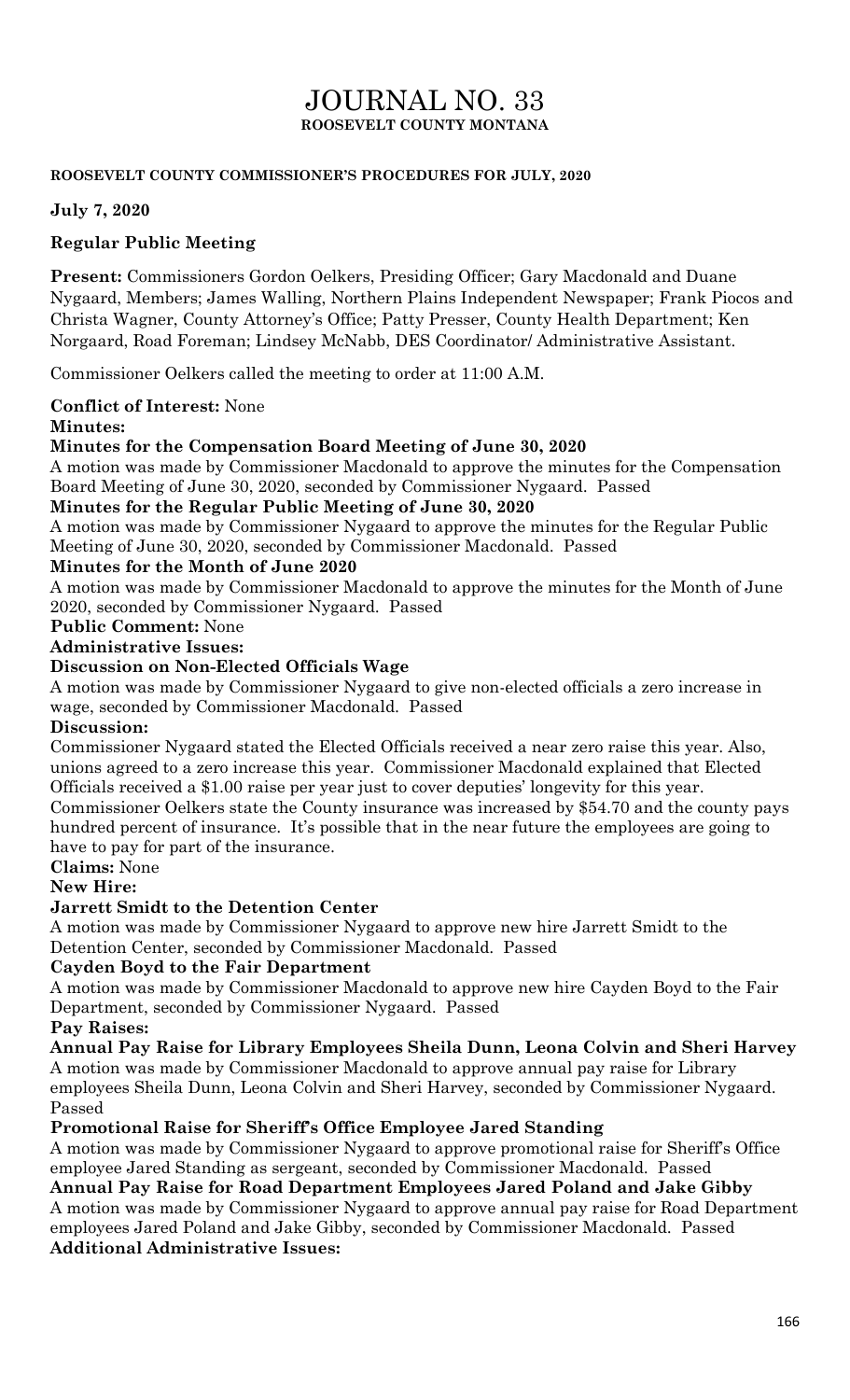# **New Hire of Tegan Keller to Dispatch**

A motion was made by Commissioner Macdonald to approve new hire Tegan Keller to Dispatch, seconded by Commissioner Nygaard. Passed

#### **Approval of MOU between Roosevelt County and National Native Children's Trauma Center**

A motion was made by Commissioner Macdonald to approve Memorandum of Agreement between Roosevelt County and National Native Children's Trauma Center for a Nurse Practitioner, seconded by Commissioner Nygaard. Passed

#### **Discussion:**

Ms. Presser stated that the Fort Peck Tribes hired a Nurse Practitioner through a grant. At this time the Tribes does not utilize her and asked if Roosevelt County could use a Nurse Practitioner. End date of the agreement will be September 30, 2021. The nurse will be helping with COVID-19 cases and immunizations.

# **Approval to Cancel Agreement with Weight Watchers**

A motion was made by Commissioner Nygaard to terminate agreement with Weight Watchers, seconded by Commissioner Macdonald. Passed

### **Discussion:**

Commissioners stated that the Weight Watchers uses the Aging Services building every other Tuesdays in the evening time. Due to recent events with COVID-19 the Aging Services Coordinator has concerns about sanitization after meetings. The Aging Services is the most vulnerable place. In the agreement either party can terminate the agreement within 30 days by written notice.

### **Resignation from Aging Services Coordinator Michelle Isle**

A motion was made by Commissioner Macdonald to accept resignation from Aging Services Coordinator Michelle Isle, seconded by Commissioner Nygaard. Passed **Discussion:**

Commissioners would like to thank Mrs. Isle for time served with Roosevelt County.

**New Business:** None

**Unfinished Business:** None

Commissioner Macdonald moved to adjourn Commissioner Nygaard seconded Meeting adjourned at 11:14 A.M.

# **July 7, 2020**

# **Special Administrative Meeting**

**Present:** Commissioners Gary Macdonald and Duane Nygaard, Members; Lindsey McNabb, DES Coordinator/Administrative Assistant.

A motion was made by Commissioner Macdonald to go into Special Administrative Session, seconded by Commissioner Nygaard. Passed

#### **New Hire:**

# **Robert Corbell to the Sheriff's Office**

A motion was made by Commissioner Nygaard to approve new hire Robert Corbell to the Sheriff's Office to fill recent vacant deputy position, seconded by Commissioner Macdonald. Passed

#### **Discussion:**

Commissioners stated that he will be starting at 86% of the Sheriff's salary due to having Basic Law Enforcement Certificate.

Commissioner Nygaard moved to adjourn Commissioner Macdonald seconded Meeting adjourned at 3:10 P.M.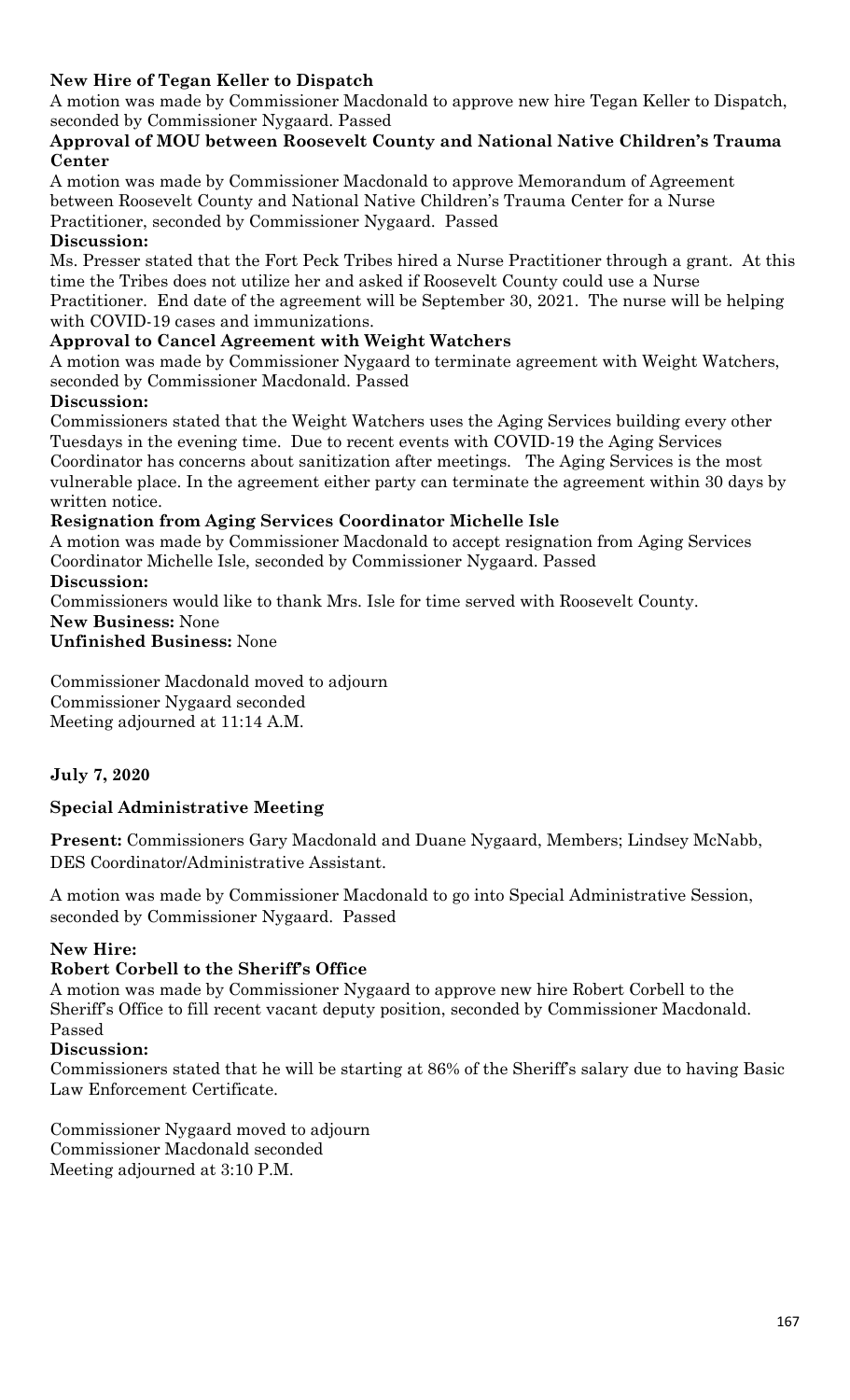# **July 13, 2020**

# **Special Administrative Meeting**

**Present**: Commissioners Gordon Oelkers, Presiding Officer; Gary Macdonald and Duane Nygaard, Members; Lindsey McNabb, DES Coordinator/ Administrative Assistant.

A motion was made by Commissioner Nygaard to go into Special Administrative Session, seconded by Commissioner Macdonald. Passed

# **New Hire:**

#### **Darrell Synan to the Road Department**

A motion was made by Commissioner Nygaard to approve new hire Darrell Synan to the Road Department as a seasonal employee, seconded by Commissioner Macdonald. Passed

Commissioner Macdonald moved to adjourn Commissioner Nygaard seconded Meeting adjourned at 11:20 A.M.

### **July 21, 2020**

# **Regular Public Meeting**

**Present:** Commissioners Gordon Oelkers, Presiding Officer; Gary Macdonald and Duane Nygaard, Members; John Bach, Interstate Engineering; Tom Nichols, County Treasurer's and Assessors Office; Frank Piocos, Austin Knudsen and Donna K Reum, County Attorney's Office; Julie Bach and Shelli Isle, Aging Services; James Walling, Northern Plains Independent Newspaper; Colleen McCarthy, MT Census; Bill Juve; Lindsey McNabb, DES Coordinator/ Administrative Assistant.

Commissioners Oelkers called the meeting to order at 11:00 A.M.

#### **Conflict of Interest:** None

#### **Minutes:**

#### **Minutes for the Regular Public Meeting of July 7, 2020**

A motion was made by Commissioner Macdonald to approve the minutes for the Regular Public Meeting of July 7, 2020, seconded by Commissioner Nygaard. Passed

#### **Minutes for the Special Administrative Meeting of July 7, 2020**

A motion was made by Commissioner Macdonald to approve the minutes for the Special Administrative Meeting of July 7, 2020, seconded by Commissioner Nygaard. Passed

# **Minutes for the Special Administrative Meeting of July 13, 2020**

A motion was made by Commissioner Nygaard to approve the minutes for the Special Administrative Meeting of July 13, 2020, seconded by Commissioner Macdonald. Passed **Public Comment:**

# **Census Update**

Ms. McCarthy called into the meeting to update the County about the latest census collection results. The County has a completed census rate of 38 percent. The State of Montana is currently at 56 percent and the nation is at 62 percent. For more information about the census and how you can help or participate call Ms. McCarthy at 406-433-2060 or 406-302-2226.

# **Growth Policy**

Mr. Bach mentioned the county's growth policy questionnaire has received 130 responses so far. The questionnaire will be open until November or December 2020.

#### **Administrative Issues:**

# **Approval to move Julie Bach to Department Head**

A motion was made by Commissioner Macdonald to approve Julie Bach as Department Head of Aging Services, seconded by Commissioner Nygaard. Passed

#### **Appoint Helen Welte to Library Board**

A motion was made by Commissioner Macdonald to appoint Helen Welte to the Library Board, seconded by Commissioner Nygaard. Passed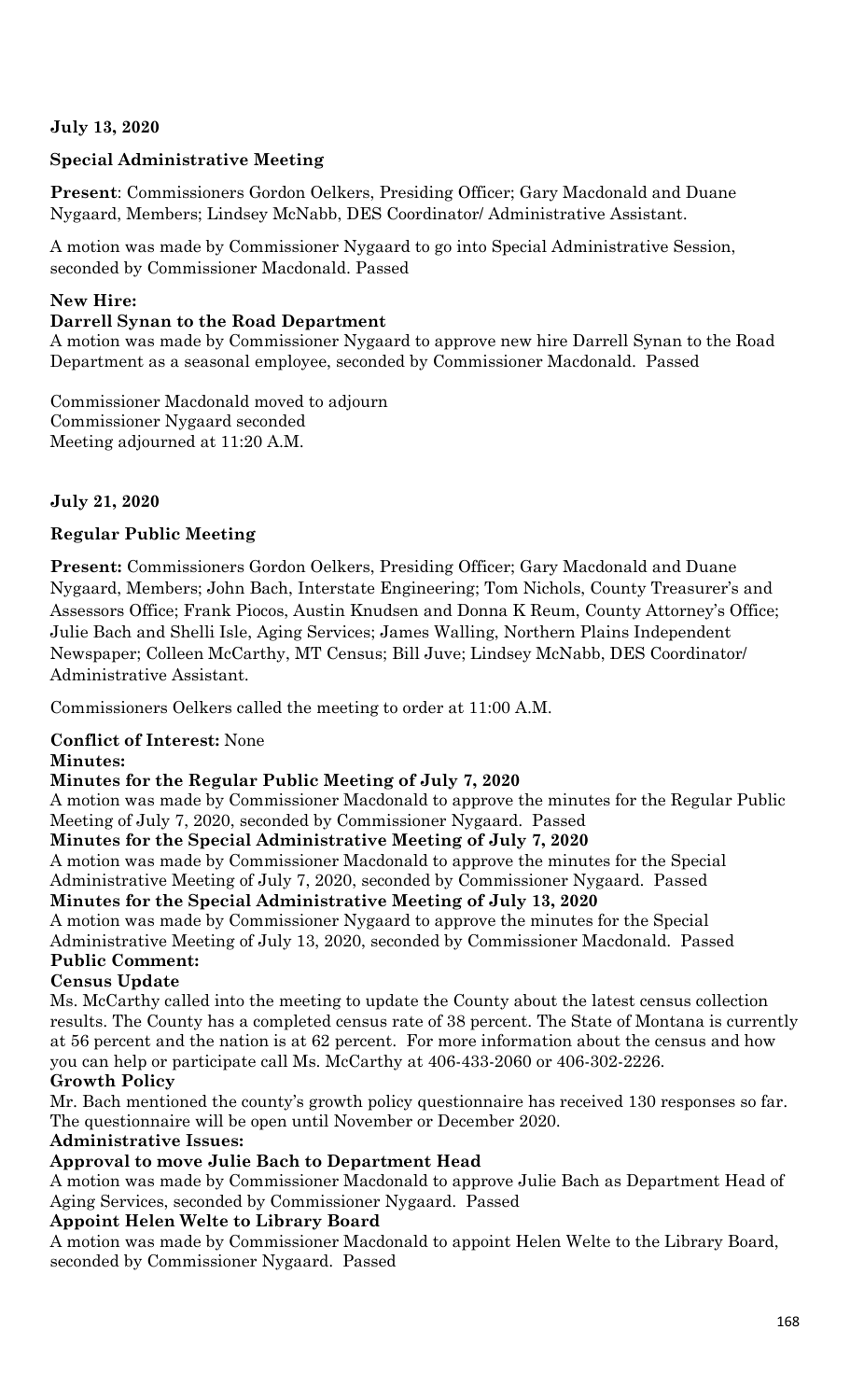# **Approval to Renew Agreement with TQN Consulting LLC**

A motion was made by Commissioner Macdonald to renew agreement with TQN Consulting LLC, seconded by Commissioner Nygaard. Passed

### **Approval of Investments and Pledged Securities, Treasurer's Office**

A motion was made by Commissioner Nygaard to approve the Investments and Pledge Securities for June 30, 2020, seconded by Commissioner Macdonald. Passed

#### **Approval of Tax Refund on Averill Property**

A motion was made by Commissioner Nygaard to approve tax refund on Averill property,

seconded by Commissioner Macdonald. Passed

### **Discussion:**

Commissioner Oelkers stated that the Department of Revenue made an error by adding a mobile home twice on property that is not there. Department of Revenue has it fixed for 2020. **Vote:**

**For:** 2

**Abstain:** 1

### **Advertise to Bid on County Owned Lot on Main Street of Wolf Point**

A motion was made by Commissioner Nygaard to approve advertise for sealed bids on County owned lot on Main Street of Wolf Point, seconded by Commissioner Macdonald. Passed

### **Open Bids for Westendorf TA- 46 loader frame**

Commissioner Oelkers opened the one bid that was received. Bid from Jared Poland in the amount of \$3,000.00.

A motion was made by Commissioner Nygaard to approve bid from Jared Poland in the amount of \$3,000.00, seconded by Commissioner Macdonald. Passed

### **Claims:**

### **Claims for June 30, 2020 in the amount of \$187,594.04**

A motion was made by Commissioner Nygaard to approve claims for June 30, 2020 in the amount of \$187,594.04, seconded by Commissioner Macdonald. Passed

#### **Claims for July 13, 2020 in the amount of \$370,194.34**

A motion was made by Commissioner Nygaard to approve claims for July 13, 2020 in the amount of \$370,194.34, seconded by Commissioner Macdonald. Passed

# **New Hire:** None

# **Pay Raises:**

#### **Annual Pay Raise for Dispatch Employee Leann Marottek**

A motion was made by Commissioner Macdonald to approve annual pay raise for Dispatch employee Leann Marottek from Grade 1 Range 6 to Grade 1 Range 7, seconded by Commissioner Nygaard. Passed

#### **Annual Pay Raise for Treasurer's Office Employee Shelley Arndt**

A motion was made by Commissioner Nygaard to approve annual pay raise for Treasurer's Office employee Shelley Arndt from Grade 3 Range 3 to Grade 3 Range 4, seconded by Commissioner Macdonald. Passed

#### **Annual Pay Raise for Treasurer's Office Employee Brittany Deavila**

A motion was made by Commissioner Macdonald to approve annual pay raise for Treasurer's Office employee Brittany Deavila from Grade 2 Range 4 to Grade 2 Range 5, seconded by Commissioner Nygaard. Passed

#### **Additional Administrative Issues:**

#### **Approval of Resolution 2021-1, Salaries for County Officials**

A motion was made by Commissioner Macdonald to approve Resolution 2021-1 setting salaries for County Officials, seconded by Commissioner Nygaard. Passed

#### **Approval of Resolution 2021-2, Salaries for County Attorney**

A motion was made by Commissioner Macdonald to approve Resolution 2021-1 setting salary for County Attorney, seconded by Commissioner Nygaard. Passed

# **New Business:** None

#### **Unfinished Business:** None

Commissioner Macdonald moved to adjourn Commissioner Nygaard seconded Meeting adjourned at 11:25 A.M.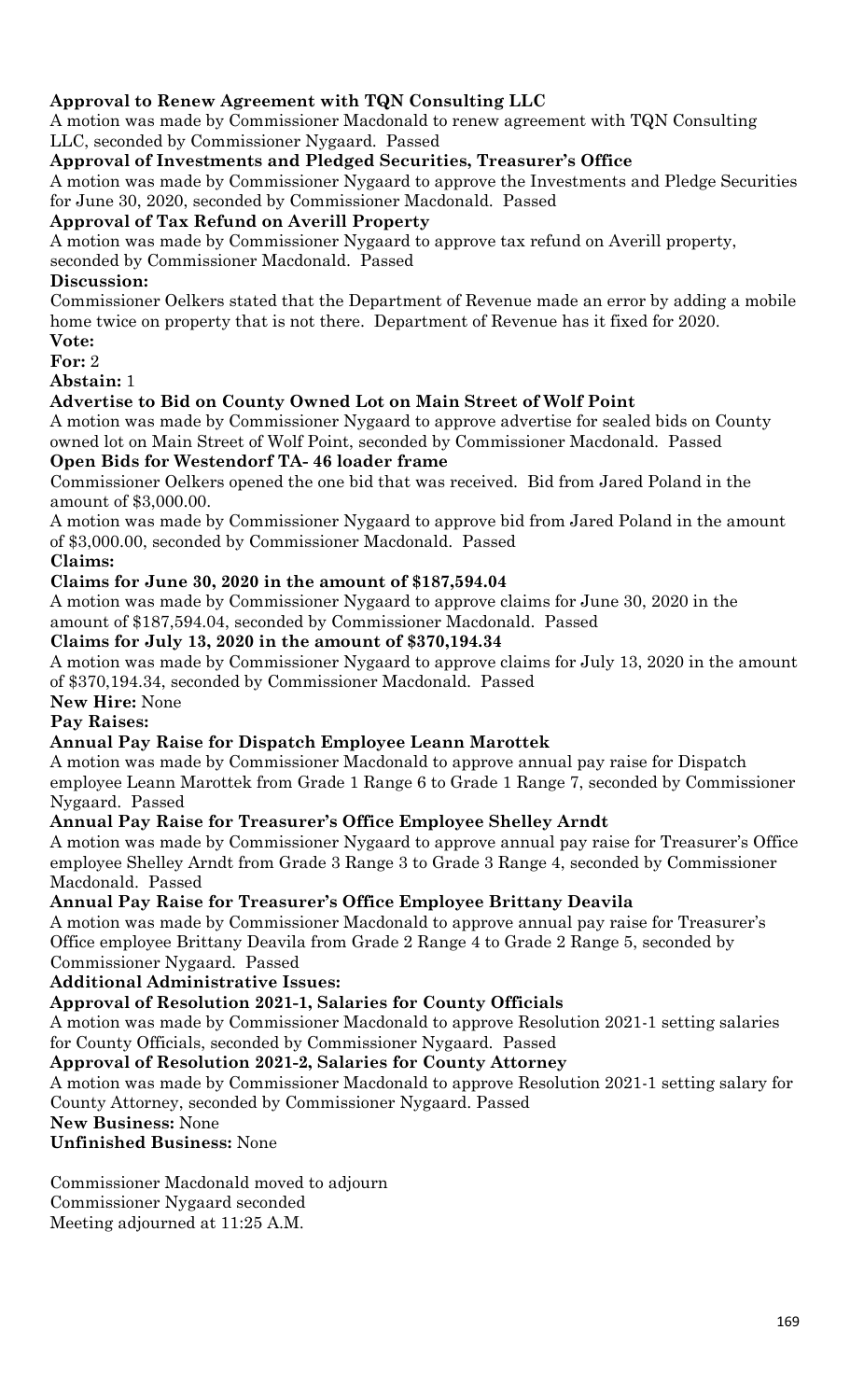#### **WARRANTS: PAYROLL AND CLAIMS:** The Board has now completed the auditing of all claims presented for payment and ordered the following listed warrants issued:

| Check #  | payee/name         | Check \$        |
|----------|--------------------|-----------------|
| $-69368$ | GARY MACDONALD     | \$<br>3,326.89  |
| $-69367$ | DUANE NYGAARD      | \$<br>4,994.62  |
| $-69366$ | GORDON OELKERS     | \$<br>4,629.90  |
| $-69365$ | LAURIE EVANS       | \$<br>2,895.36  |
| $-69364$ | ERIKA FYFE         | \$<br>2,441.91  |
| $-69363$ | JERI TOAVS         | \$<br>3, 275.27 |
| $-69362$ | JERRI GRIMSRUD     | \$<br>1,867.29  |
| $-69361$ | TRACI HARADA       | \$<br>2,738.10  |
| $-69360$ | PENNY HENDRICKSON  | \$<br>2,838.10  |
| $-69359$ | PEGGY PURVIS       | \$<br>2,452.21  |
| $-69358$ | SHELLEY ARNDT      | 2,409.95<br>\$. |
| $-69357$ | DAVID BLOCK        | \$<br>3, 135.23 |
| $-69356$ | BRITTANY DEAVILA   | \$<br>227.58    |
| $-69355$ | JENNA PRESSER      | \$<br>3,150.47  |
| $-69354$ | BETTY ROMO         | 2,595.52<br>\$. |
| $-69353$ | LIARA BRAATEN      | \$.<br>2,402.22 |
| $-69352$ | CHERYL HANSEN      | \$<br>3,694.05  |
| $-69351$ | TRACY JUVE-MIRANDA | \$<br>3,489.25  |
| $-69350$ | LINDSEY NYGAARD    | \$<br>2,502.42  |
| $-69349$ | JAN PANKRATZ       | \$<br>2,542.76  |
| $-69348$ | AUSTIN KNUDSEN     | \$<br>5,905.44  |
| $-69347$ | FRANK PIOCOS       | \$<br>4,941.93  |
| -69346   | DONNA REUM         | \$<br>3,362.07  |
| $-69345$ | CHRISTA WAGNER     | \$<br>2,436.44  |
| $-69344$ | BRENDA ABRAHAM     | \$<br>2,116.35  |
| $-69343$ | ALEXANDRIA BOSTICK | \$<br>2,095.26  |
| $-69342$ | COLE HANKS         | 3,363.75<br>\$. |
| $-69341$ | CRAIG KARGE        | \$<br>3,101.67  |
| $-69340$ | CHRISTINE KILSDONK | \$<br>1,941.74  |
| $-69339$ | STEVEN HARADA      | \$<br>375.14    |
| $-69338$ | LINDSEY MCNABB     | 3,272.36<br>\$. |
| $-69337$ | CLAYTON VINE       | \$<br>3,358.71  |
| $-69336$ | DANNON GIBBY       | \$<br>918.85    |
| $-69335$ | SIBLEY JANKOVIAK   | \$<br>927.08    |
| -69334   | MICHELLE BARSNESS  | Ş.<br>2,459.85  |
| $-69333$ | FRANCES HAYES      | 4,759.49<br>\$  |
| $-69332$ | RHONDA MASON       | \$<br>1,289.46  |
| $-69331$ | TARRAH POITRA      | \$<br>2,786.20  |
| $-69330$ | PATRICIA PRESSER   | \$<br>4,993.03  |
| $-69329$ | KARLA THOMPSON     | \$<br>3,998.34  |
| $-69328$ | DARLA ZIMMERMAN    | \$<br>2,331.10  |
| $-69327$ | ARTHUR ALLEN       | \$<br>2,466.06  |
| $-69326$ | MICHELLE ISLE      | 3,215.65<br>\$. |
| $-69325$ | JEFF ADKINS        | \$<br>3,056.09  |
| $-69324$ | GRANT BOYSUN       | \$<br>2,945.23  |
| $-69323$ | NUFRY BOYSUN       | \$<br>3,085.52  |
| $-69322$ | HARDY BRAATEN      | 1,420.29<br>\$  |
| $-69321$ | DAVID COMBS        | \$<br>2,961.79  |
| $-69320$ | SCOTT DOORNEK      | \$<br>3,005.51  |
| $-69319$ | ALAN ENGELKE       | \$<br>645.80    |
| $-69318$ | JACOB GIBBY        | \$<br>2,831.37  |
| $-69317$ | REX JENSEN         | 1,934.95<br>\$  |
| $-69316$ | EDWARD KALAL       | \$<br>3,669.28  |
| $-69315$ | RYAN LAMBERT       | \$<br>2,715.89  |
| $-69314$ | DEREK MCNABB       | \$<br>3,397.77  |
| $-69313$ | KENNETH NORGAARD   | \$<br>3,177.26  |
| $-69312$ | JARED POLAND       | \$<br>2,465.43  |
| $-69311$ | ELDON PORRAS JR    | \$<br>2,929.69  |
| $-69310$ | NOAH NICKOLOFF     | 1,749.43<br>Ş.  |
| $-69309$ | LUCAS OELKERS      | \$<br>1,666.32  |
| $-69308$ | WILLIAM PETERSEN   | \$<br>3, 415.92 |
| $-69307$ | AYDEN VAHWHY       | \$<br>1,145.27  |
| $-69306$ | ANGELA MILLER      | \$<br>1,774.28  |
| $-69305$ | BRITTEN VANGORDER  | \$<br>1,632.19  |
|          |                    |                 |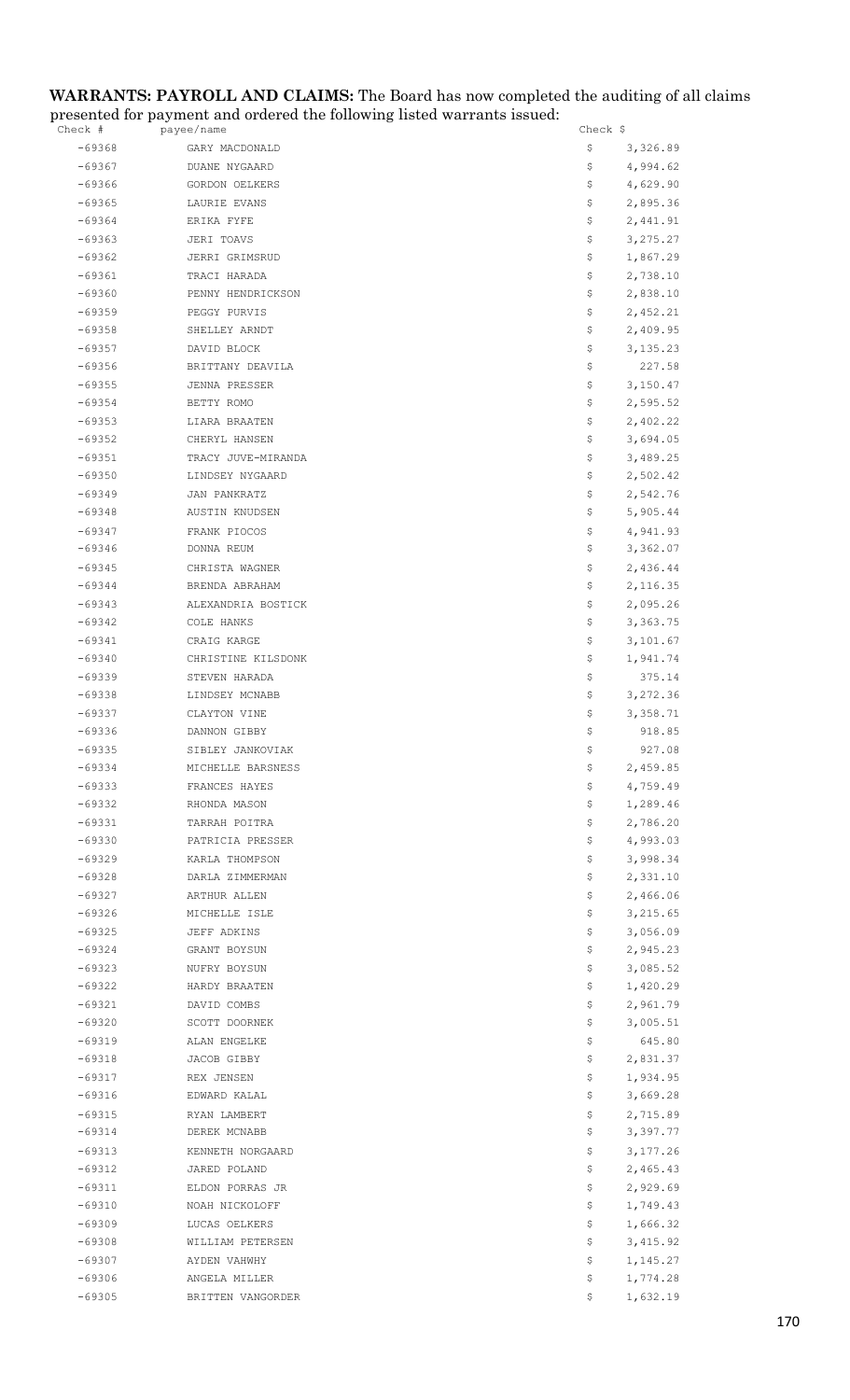| $-69304$ | LINDY VANGORDER        |                          | \$  | 306.09     |
|----------|------------------------|--------------------------|-----|------------|
| $-69303$ | LEONA COLVIN           |                          | \$  | 512.93     |
| -69302   | SHEILA DUNN            |                          | \$  | 2,221.19   |
| $-69301$ | SHERI HARVEY           |                          | \$. | 1,080.30   |
| $-69300$ | JANET LIVINGSTON       |                          | \$  | 3,027.18   |
| -69299   |                        | PATRICIA SILVA PRONTO    | \$  | 2,297.41   |
| -69298   |                        | MIRACLE SPOTTED WOLF     | \$  | 2,673.89   |
| $-69297$ | JULIE BACH             |                          | \$  | 2,062.86   |
| $-69296$ | PAMELA CLARK           |                          | \$. | 3,263.53   |
| $-69295$ | ANNE HELLER            |                          | \$. | 2,814.47   |
| $-69294$ | VIRGINIA MCGINNIS      |                          | \$  | 456.78     |
| $-69293$ | ALYSSA PAUTSCH         |                          | \$  | 2,448.90   |
|          |                        |                          |     |            |
| $-69292$ | CAROL RASMUSSEN        |                          | \$  | 2,152.96   |
| $-69291$ | CYNTHIA WELCH          |                          | Ş.  | 2,776.22   |
| $-69290$ | JUDITH HEUPEL          |                          | \$. | 2,621.17   |
| $-69289$ | TRACI KJELSHUS         |                          | \$  | 679.91     |
| $-69288$ | TRACIE SMITH           |                          | \$  | 1,208.83   |
| $-69287$ | JASON BAKER            |                          | \$  | 4,090.32   |
| -69286   |                        | TINA BETS HIS MEDICINE   | Ş.  | 2,304.24   |
| $-69285$ | LOWELL BOYD JR         |                          | \$. | 3,065.24   |
| $-69284$ | TONETTA CANTRELL       |                          | \$. | 2,034.51   |
| $-69283$ | CENTENNIAL COLON       |                          | \$  | 4,123.36   |
| $-69282$ | ROBERT CORBELL         |                          | \$  | 2,047.14   |
| $-69281$ | MICHAEL ELLERTON       |                          | Ş.  | 4,720.80   |
| $-69280$ | <b>JASON FREDERICK</b> |                          | \$. | 4,327.20   |
| -69279   |                        | DEVON HUGHES-MUNDEN      | \$. | 3,174.18   |
| $-69278$ | PILAR KUNZ             |                          | \$  | 3,775.14   |
| -69277   | TIMOTHY LINGLE         |                          | \$  | 4,381.76   |
| $-69276$ |                        |                          | \$  | 4,396.67   |
|          | PATRICK O'CONNOR       |                          |     |            |
| $-69275$ | DAMON SADLER           |                          | Ş.  | 3,868.93   |
| $-69274$ | MARY SIMONS            |                          | \$. | 2,452.79   |
| $-69273$ | JARED STANDING         |                          | \$. | 3,596.99   |
| $-69272$ | JOHN SUMMERS           |                          | \$  | 5, 211.16  |
| $-69271$ | RYAN VAN KERKHOVE      |                          | \$  | 3,239.51   |
| -69270   | DHAREEN VILLALUZ       |                          | Ş   | 3,660.52   |
| $-69269$ | <b>JESSICA BLEDSAW</b> |                          | Ş   | 2,314.12   |
| $-69268$ | GAYDELLA BRUNELLE      |                          | \$  | 2,439.22   |
| $-69267$ | CATHERINE DICKEY       |                          | \$  | 2,547.88   |
| $-69266$ | CARLOS GARCIA          |                          | \$  | 2,633.02   |
| $-69265$ | TIFFANY GREY BEAR      |                          | \$  | 2,232.02   |
| $-69264$ | TEGAN KELLER           |                          | \$. | 1,631.94   |
| $-69263$ | LEANN MAROTTEK         |                          | \$. | 2,851.07   |
| $-69262$ | RACHAEL PARKER         |                          | \$  | 3,046.13   |
| $-69261$ | BRANDY SUTTON          |                          | \$  | 3,042.97   |
| $-69260$ | <b>JESSICA WALKER</b>  |                          | \$  | 2,344.88   |
| $-69259$ | JEFFREY WOZNIAK        |                          | \$  | 3,375.08   |
| $-69258$ | ELISE AKERS            |                          | \$. | 2,224.66   |
| $-69257$ | JOHN BENAVENTE         |                          | \$. | 2,230.26   |
| $-69256$ | TROY BLOUNT            |                          | \$  | 3,415.76   |
|          |                        |                          |     |            |
| $-69255$ | KEELIA BROCK           |                          | \$  | 2,092.96   |
| $-69254$ | DEBRA COLLINS          |                          | \$  | 3,240.21   |
| $-69253$ |                        | LAKOTA FLYING HORSE      | \$. | 2,398.67   |
| $-69252$ | GERALD JACKSON JR      |                          | \$  | 2,599.14   |
| $-69251$ | MORTY MANNING          |                          | \$  | 2,087.40   |
| $-69250$ | RICHARD MCDONALD       |                          | \$  | 2,272.80   |
| $-69249$ | JOSHUA MILLER          |                          | \$  | 2,402.71   |
| $-69248$ | TRISTAN RANDALL        |                          | \$. | 2,391.83   |
| $-69247$ | JERRETT SMIDT          |                          | \$. | 1,360.35   |
| $-69246$ | DIGMIE TINGLIN         |                          | \$  | 2,989.43   |
| $-69245$ | ROCHELLE ROMO          |                          | \$  | 1,312.99   |
| $-69244$ | ANGELICA SUTTON        |                          | \$  | 1,221.67   |
| $-69243$ | SARAH WAGNER           |                          | Ş.  | 1,319.73   |
| $-69242$ | SAMUEL BOYD            |                          | \$. | 729.36     |
| $-69241$ | LYLE LAMBERT           |                          | \$  | 145.50     |
|          | Electronic             |                          | \$  | 337,619.19 |
| $-69240$ | HSA                    | WESTERN BANK             | \$  | 2,377.88   |
| $-69239$ | D-SHRF                 | PUBLIC EMPLOYEES RETIREM | Ş.  | 28,840.60  |
| $-69238$ | FIT                    | IRS/FEDERAL DEPOSIT      | \$. | 117,823.17 |
| -69237   | P.E.R.S.               | PUBLIC EMPLOYEES RETIREM | S.  | 61,252.59  |
|          |                        |                          |     |            |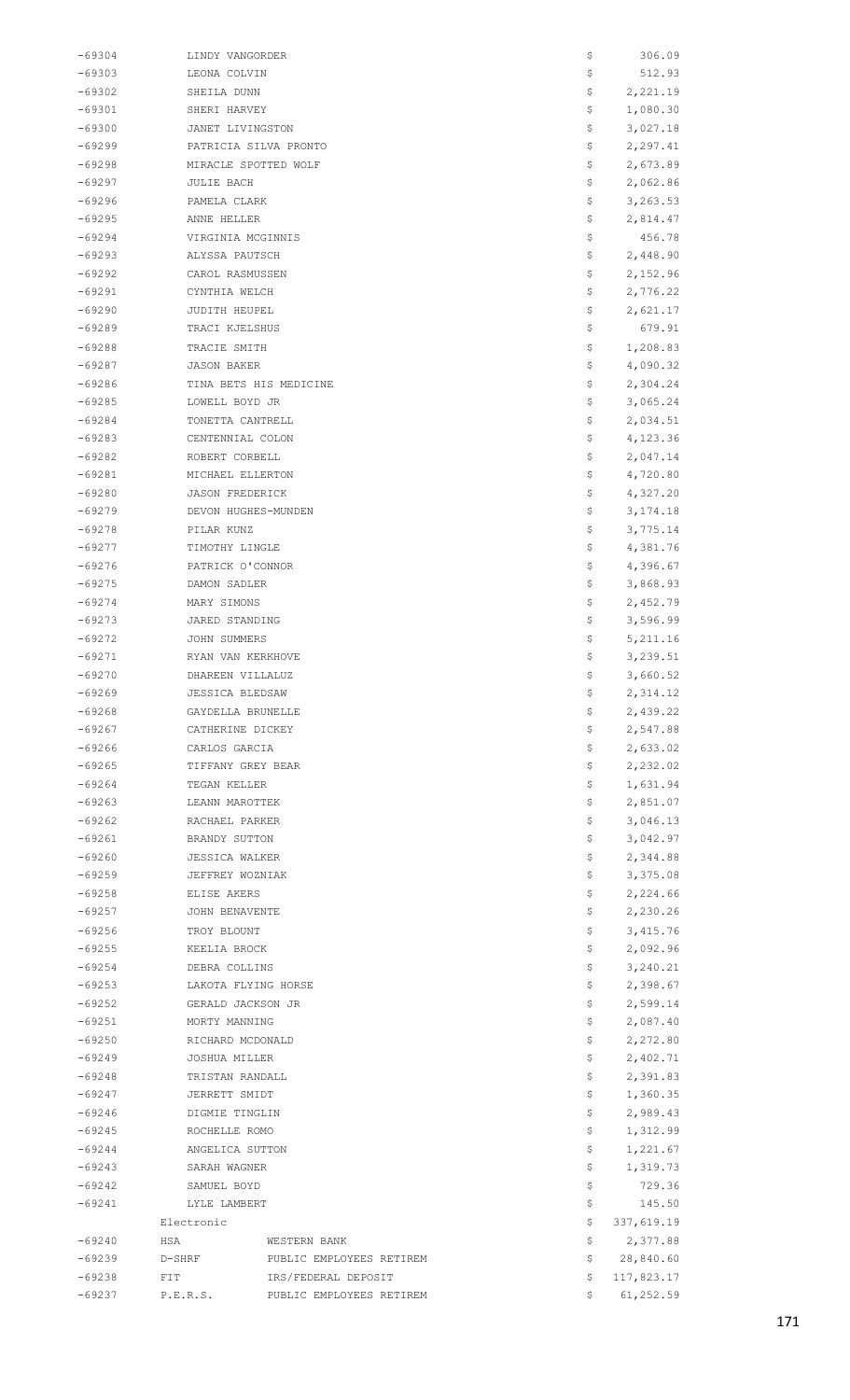| $-69236$ | SIT                 | STATE TREASURER                          | \$ | 21,793.00  |
|----------|---------------------|------------------------------------------|----|------------|
|          | Deductions          |                                          | \$ | 232,087.24 |
| 43863    | RACHAEL GILBERT     |                                          | \$ | 1,508.41   |
| 43864    | PAYTON HAUGE        |                                          | \$ | 1,155.43   |
| 43865    | LOGAN NICKOLOFF     |                                          | \$ | 1,625.82   |
| 43866    | DAKOTA SMITH        |                                          | \$ | 1,546.39   |
| 43867    | CAYDEN BOYD         |                                          | \$ | 803.26     |
| 43868    | HEATHER BOYSUN      |                                          | \$ | 144.07     |
| 43869    | RANDALL PAUTSCH     |                                          | \$ | 252.89     |
| 43870    | GLORIA GIESE        |                                          | \$ | 1,226.71   |
| 43871    | MELVIN CLARK        |                                          | \$ | 3,147.88   |
| 43872    | TYLER STERLING      |                                          | \$ | 2,381.01   |
| 43873    | MICHELLE ISLE       |                                          | \$ | 1,797.74   |
|          | Non-Electronic      |                                          | Ş. | 15,589.61  |
| 43874    | AFLAC               | AFLAC                                    | \$ | 4,624.44   |
| 43875    | AFSCME              | AFSCME                                   | \$ | 562.90     |
| 43876    |                     | CHILD SUPPORT CHILD SUPPORT ENFORCEMEN   | \$ | 188.00     |
| 43877    |                     | CHILD SUPPORT-S OFFICE OF CHILD SUPPORT  | \$ | 286.00     |
| 43878    | COLONIAL            | COLONIAL LIFE & ACCIDENT                 | \$ | 2,309.27   |
| 43879    | EBMS/FLEX FEES EBMS |                                          | \$ | 1,281.95   |
| 43880    |                     | EBMS/HEALTH INS EBMS/HEALTH INSURANCE    | \$ | 120,813.54 |
| 43881    |                     | GARNISHMENT/MDR MT DEPT OF REVENUE       | \$ | 729.36     |
| 43882    |                     | JEFFERSON PILOT JEFFERSON PILOT FINANCIA | \$ | 583.04     |
| 43883    |                     | NEW YORK LIFE NEW YORK LIFE              | \$ | 2,006.08   |
| 43884    | PEBSCO              | NATIONWIDE RETIREMENT SO                 | \$ | 4,141.00   |
| 43885    |                     | UNION/DEPUTIES MONTANA TEAMSTERS/LOCAL   | \$ | 2,345.00   |
|          | Deductions          |                                          | \$ | 139,870.58 |
|          | Electronic          |                                          | \$ | 569,706.43 |
|          | Non-Electronic      |                                          | \$ | 155,460.19 |
|          | Total               |                                          | \$ | 725,166.62 |

#### **TOTAL PAYROLL WITH WORKERS COMP & UNEMPLOYMENT: \$762,804.46**

| 1000 GENERAL                    |              |
|---------------------------------|--------------|
| 101000 CASH/CASH EQUIVALENTS    | \$138,814.85 |
| 2110 ROAD FUND                  |              |
| 101000 CASH/CASH EQUIVALENTS    | \$29,380.40  |
| 2140 NOXIOUS WEED               |              |
| 101000 CASH/CASH EQUIVALENTS    | \$17,543.18  |
| 2150 PRED ANIMAL CONTROL-SHEEP  |              |
| 101000 CASH/CASH EQUIVALENTS    | \$493.20     |
| 2155 PRED ANIMAL CONTROL-CATTLE |              |
| 101000 CASH/CASH EOUIVALENTS    | \$2,126.25   |
| 2160 COUNTY FAIR FUND           |              |
| 101000 CASH/CASH EQUIVALENTS    | \$943.21     |
| 2170 AIRPORT                    |              |
| 101000 CASH/CASH EQUIVALENTS    | \$47,520.97  |
| 2200 MOSQUITO CONTROL           |              |
| 101000 CASH/CASH EQUIVALENTS    | \$31,967.49  |
| 2220 LIBRARY                    |              |
| 101000 CASH/CASH EQUIVALENTS    | \$18,096.45  |
| 2280 SENIOR CITIZENS            |              |
| 101000 CASH/CASH EQUIVALENTS    | \$16,982.85  |
| 2290 EXTENSION SERVICE          |              |
| 101000 CASH/CASH EQUIVALENTS    | \$17,151.36  |
| 2300 PUBLIC SAFETY              |              |
| 101000 CASH/CASH EQUIVALENTS    | \$99,184.47  |
| 2360 ROOSEVELT CO MUSEUM        |              |
| 101000 CASH/CASH EQUIVALENTS    | \$555.16     |
| 2390 DRUG FORFEITURE & SEIZURE  |              |
| 101000 CASH/CASH EQUIVALENTS    | \$300.00     |
| 2460 MCCABE SPECIAL             |              |
| 101000 CASH/CASH EQUIVALENTS    | \$20.08      |
| 2795 COMMUNITY OF BROCKTON      |              |
| 101000 CASH/CASH EQUIVALENTS    | \$1,005.36   |
| 2850 911 EMERGENCY              |              |
| 101000 CASH/CASH EOUIVALENTS    | \$3,437.51   |
| 2979 CFDC-BIOTERRORISM GRANT    |              |
| 101000 CASH/CASH EQUIVALENTS    | \$2,030.87   |
| 5210 WATER OPERAT-BROCKTON      |              |
| 101000 CASH/CASH EQUIVALENTS    | \$378.13     |
| 5310 SEWER OPERAT-BROCKTON      |              |
| 101000 CASH/CASH EQUIVALENTS    | \$116.05     |
| 5410 SOLID WASTE OPER-BROCKTON  |              |
| 101000 CASH/CASH EQUIVALENTS    | \$5,346.64   |
| 7200 RURAL FIRE DISTRICT 64     |              |
| 101000 CASH/CASH EQUIVALENTS    | \$32,843.93  |
| 7371 HOSPITAL 1 & 9             |              |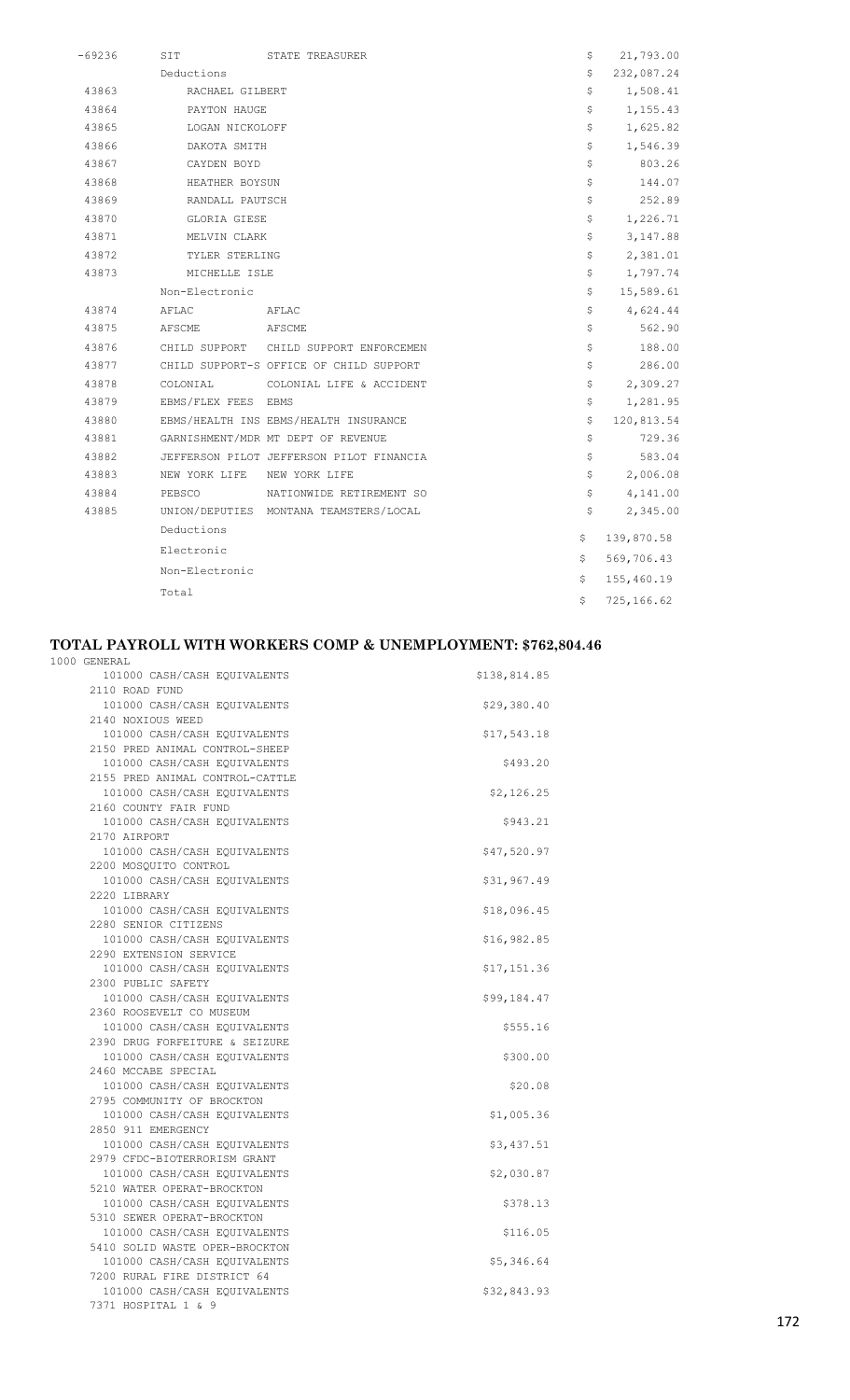| 101000 CASH/CASH EOUIVALENTS                       |        | \$307,773.37  |
|----------------------------------------------------|--------|---------------|
| 7380 WOLF POINT TV<br>101000 CASH/CASH EQUIVALENTS |        | \$772.75      |
| 7385 POPLAR TV                                     |        |               |
| 101000 CASH/CASH EQUIVALENTS                       |        | \$353.42      |
|                                                    |        |               |
|                                                    | Total: | \$775, 137.95 |

#### **TOTAL CLAIMS AND PAYROLL FOR JUNE, 2020: \$1,537,942.41**

#### **ABATEMENTS APPROVED: 5610**

**FEES RECEIVED:** The following fees for the month of June were received from various offices:

| Clerk and Recorder      | \$4,945.25 |
|-------------------------|------------|
| JP Wolf Point           | \$1,215.00 |
| JP Culbertson           | \$5,500.00 |
| Clerk of District Court | \$2,905.08 |
| Sheriff                 | \$         |

**INVESTMENT INTEREST:** County Treasurer Betty Romo reported the County had received investment interest for the month of June from the following:

| <b>Opportunity Bank checking Interest</b> | \$57.61    |
|-------------------------------------------|------------|
| <b>Opportunity Bank Savings Interest</b>  | \$307.41   |
| <b>Opportunity Bank STIP Interest</b>     | \$9,840.69 |
| <b>Opportunity Bank Money Market</b>      | \$         |
| First Community Bank interest Wolf Point  | \$816.82   |
| Independence Bank Savings Interest        | \$70.76    |

**DEPOSITS:** The following listed checks were deposited with the County Treasurer \$3,570.59- Oil Royalties from Kraken to General Fund \$6,223.22- Oil Royalties from Kraken to General Fund \$400.00- Tower Rent from Highway Patrol to General Fund \$337.00- Oil Royalties from Samson to General Fund \$2,569.74- Oil Royalties from Oasis to General Fund \$200.00- Tower Rent from McCone County to General Fund \$1,994.10- Gravel Royalties from Wolf Point Sand and Gravel to Road Fund \$300.00- Approach Permit from LLC Telecom to Road Fund \$300.00- Approach Permit from Tsavoil LLC to Road Fund \$30.00- Purchased Six Blades from Odis Matthews to Road Fund \$500.00- Reimbursement from City of Bainville for Attorney Services to General Fund \$210.56- Oil Royalties from White Rock to General Fund \$2,930.14- Interest on CUSIP# 02587DA57 to General Fund \$8,536.33- FY 21 County Fuel Tax to Gasoline Tax Fund \$101.48- FY 21 County Fuel Tax to Road Fund \$195.67- Oil Royalties from Citation to General Fund \$410.47-Oil Royalties from Darrah to General Fund \$13,739.10- TSEP Capital Improvement Plan Grant to General Fund \$110,245.86- Oil and Gas Severance Tax to General Fund \$74,749.96- Oil and Gas Severance Tax to Road Fund \$13,628.44- Oil and Gas Severance Tax to Bridge Fund \$7,227.21- Oil and Gas Severance Tax to Noxious Weed Fund \$7,805.38- Oil and Gas Severance Tax to County Fair Fund \$2,622.44- Oil and Gas Severance Tax to Airport Fund \$10,283.28- Oil and Gas Severance Tax to Comprehensive Insurance Fund \$16,746.47- Oil and Gas Severance Tax to Library Fund \$13,834.94- Oil and Gas Severance Tax to Senior Citizen Fund \$5,657.87- Oil and Gas Severance Tax to Extension Services Fund \$102,894.76- Oil and Gas Severance Tax to Public Safety Fund \$1,156.35- Oil and Gas Severance Tax to Roosevelt County Museum Fund